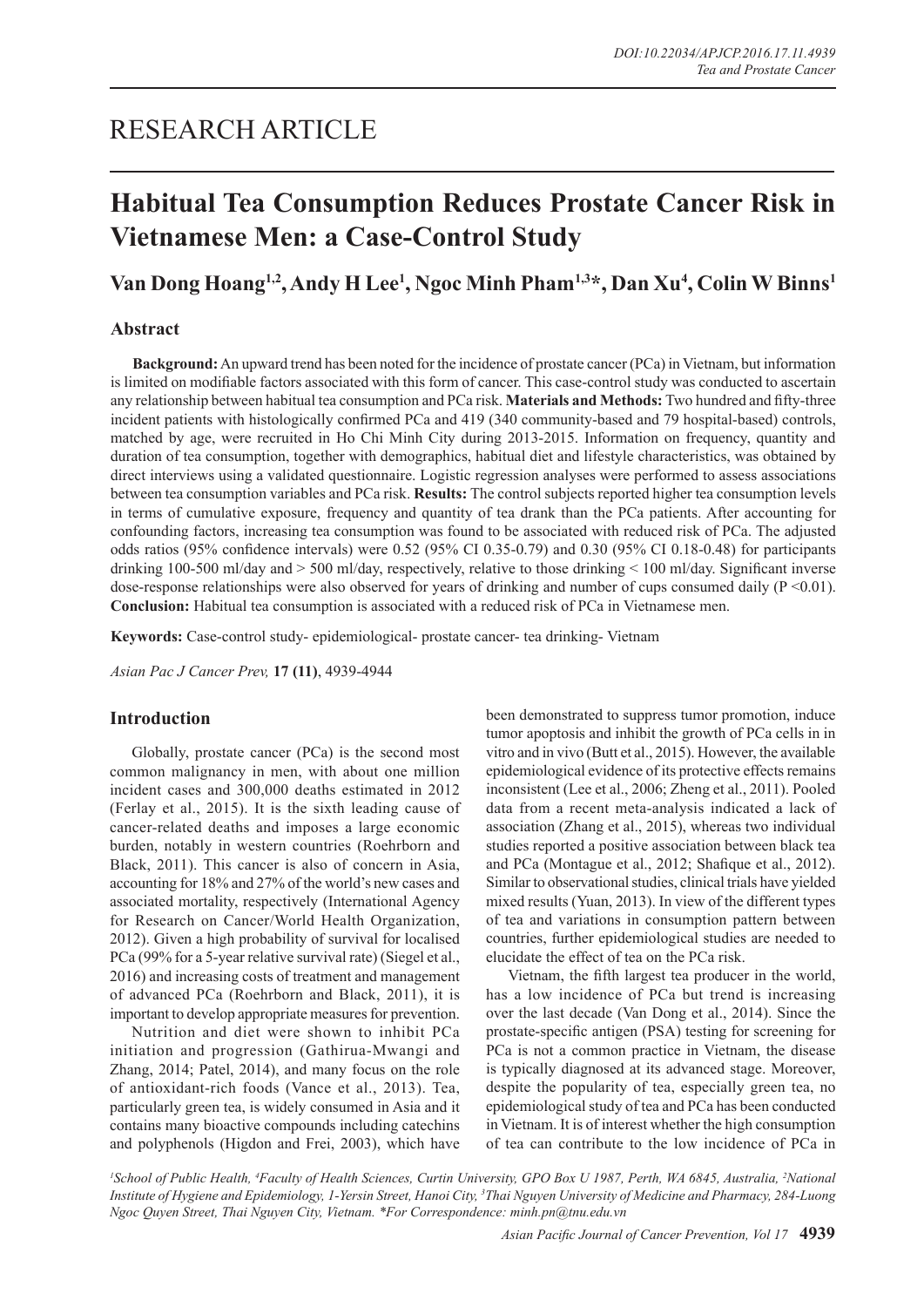#### *Van Dong Hoang et al*

this country. Therefore, the present case-control study aimed to investigate whether habitual tea consumption has an etiological association with the risk of PCa among Vietnamese men. We hypothesize that regular tea consumption reduces PCa risk.

## **Materials and Methods**

#### *Study design and recruitment*

This study was reported according to the STROBE (Strengthening the Reporting of Observational Studies in Epidemiology) recommendations (von Elm et al., 2007). A case-control study was conducted in Ho Chi Minh City, the largest city in southern Vietnam, between January 2013 and July 2015. Cases were patients aged 64-75 years with incident, histologically confirmed PCa, who were admitted to the urology department of two hospitals in the metropolitan area. Controls were men either attending the same hospitals for treatment or residing in the same catchment area as the cases. Controls were frequencymatched to cases by 5-year age groups, using a ratio of 1.5 control subjects per case.

Potential cases were identified through histological examination of their prostate gland. All cases underwent the biopsy for the first time, and did not have any history of malignancy or severe chronic diseases, such as diabetes and stroke. These men were briefed about the study procedure and invited for an interview upon confirmation of a positive biopsy result. Eligible cases were those with a primary and final diagnosis of PCa. Of the 272 confirmed cases, 19 declined to participate, and 253 PCa patients subsequently undertook the interview within one week of diagnosis.

During the same period, community-based controls were recruited through the assistance of local commune health centers in Ho Chi Minh City. Of the 700 generally healthy male residents contacted, 429 men agreed to participate in the study. After initial screening, 62 men were excluded due to (1) malignant or severe chronic diseases; (2) refusal to undertake a PSA test; or (3) their serum PSA level exceeded 4 ng/ml. Finally, 367 eligible men consented to attend the interview, giving a response rate of 52.4%. For hospital-based controls, 120 patients who resided in the same catchment area as cases and attended the same hospitals for minor treatment, were approached after referral by their medical doctors and upon satisfying the selection criteria. A total of 83 patients consented to take part in the interview (response rate 69.1%). We further excluded 27 community-based controls and 4 hospital-based controls due to illogical or missing information, so that 419 (340 community-based and 79 hospital-based) controls, frequency matched to cases by age, were eventually available for analysis.

## *Interview*

Informed written consent was obtained from each participant prior to the interview, which took about 40 minutes to complete. Whenever possible, the interview was conducted in a private room at the hospital or commune health center with the presence of the participant's next-of-kin to maximize the accuracy of the information.

Both interviewers and participants were blinded to the study hypothesis. Five interviewers, who followed a standardized protocol for the interview process, were experienced research assistants trained by the investigator. This study was approved by the Human Research Ethics Committee of Curtin University (approval number: HR 109/2012). Recruitment and access to medical records were permitted by the participating hospitals and local commune health centers.

#### *Questionnaire and exposure measurements*

A structured questionnaire was administered to obtain information on demographic and lifestyle characteristics (e.g. age, marital status, education level and smoking), medical history (including histological examination, PSA level and anthropometry) and dietary habits, via personal interview and medical records retrieval. Dietary intakes by the participants were assessed using a validated and reliable food frequency questionnaire specifically developed for Vietnamese older adults (Tran et al., 2013). It consisted of 109 common food and beverage items, soliciting detailed information on frequency and amount of intake. The recall period for dietary habits was set to three years before the interview. A picture booklet was shown to participants to assist their estimation of intake amount and portion size of certain food items. Their corresponding energy contents were taken from the Vietnamese Food Composition Tables (National Institute of Nutrition, 2007), and total energy intake (kcal) was calculated by summing energy intakes across individual food and beverage items consumed. In relation to tea drinking, participants reported the frequency (times per day, week, month or year) and quantity per session (number of cups), together with the type of tea consumed (green tea, black tea or oolong tea) and duration of drinking (years). Any change in tea drinking habit was also recorded.

#### *Sample size calculation*

We assumed that about 70% of Vietnamese middle-aged and older men without prostate cancer would drink tea on a daily basis (Nguyen et al., 2016) and we needed to achieve 80% power to detect an expected odds ratio of 0.6 (Zheng et al., 2011) for highest versus non/lowest tea consumption in relation to the PCa risk with 5% level of significance. For a 1:2 case-control ratio, a sample of at least 196 cases and 392 controls was required, using the "power mcc" command in Stata (StataCorp, 2015).

#### *Statistical analysis*

Characteristics between groups, especially habitual tea consumption levels, were compared using chi-square, two-sample t-test and Wilcoxon rank-sum test. Since there were no differences in demographic and lifestyle characteristics and tea consumption variables between community- and hospital-based controls, the two control groups were combined in subsequent analysis. To ascertain the association between tea drinking exposure and PCa risk, separate unconditional logistic regression analyses were performed for quantity of tea drank (< 100, 100-500, or  $>$  500 ml per day), drinking frequency (< 1, 1-5, or  $>$  5 cups per day), duration of drinking  $($  < 10, 10-30, or  $> 30$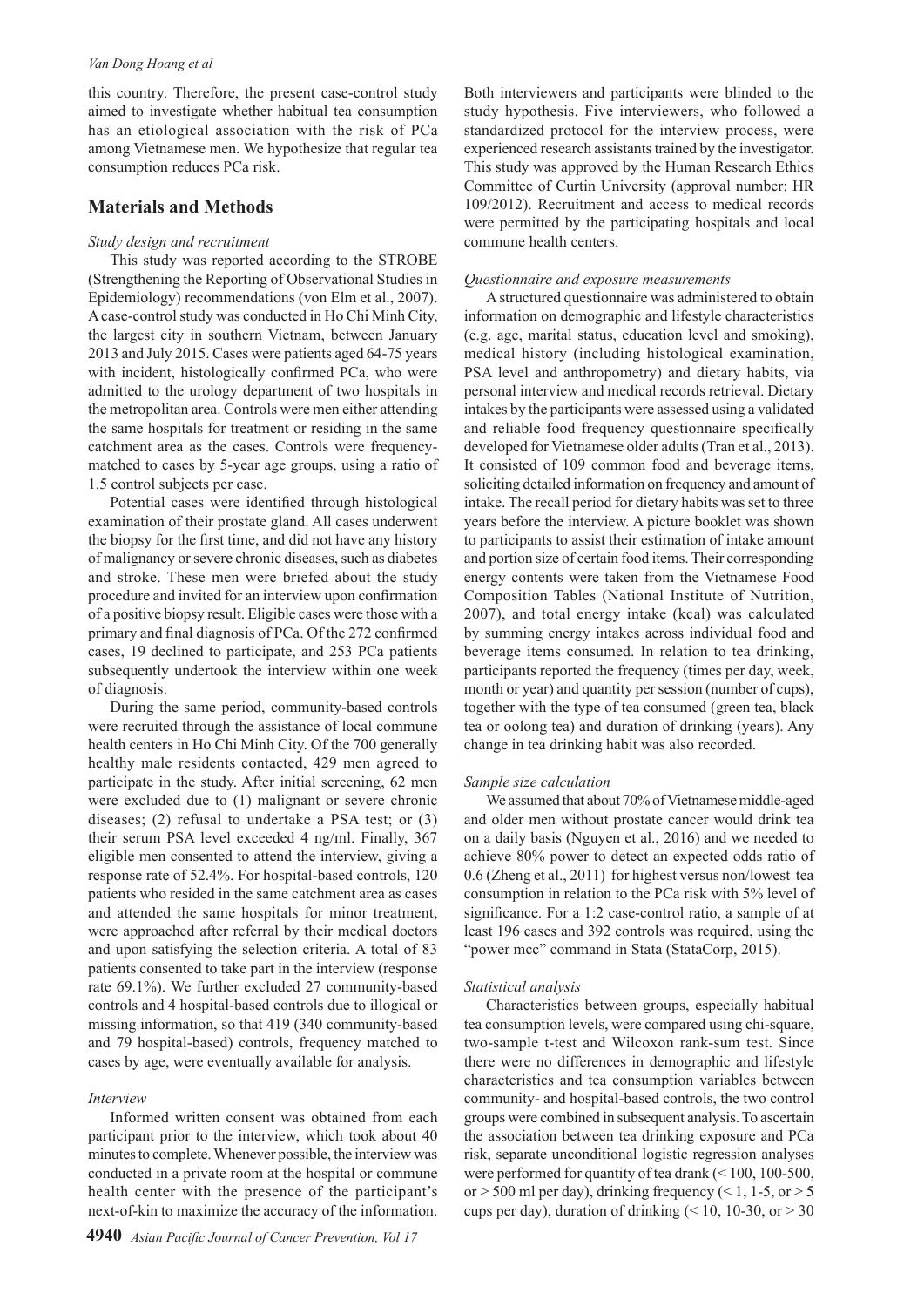years) and cumulative consumption ( $\leq$  20, 20-60, or  $>$  60 cup-years), with the respective lowest level being taken as the reference category. Both crude and adjusted odds ratios (OR) and associated 95% confidence intervals (CI) were presented, and tests for linear trend were conducted to assess the dose-response relationship. However, analysis by tea type was not undertaken because the majority of tea drinkers regularly drank a combination of green, black and oolong teas.

Besides tea consumption variables, independent factors included in the logistic regression models were age at interview (years), age at marriage (years), body mass index (kg/m2), alcohol consumption (g/day), total energy intake (kcal/day), education level (primary, high school, tertiary), marital status (never married or separated, married), cigarette smoking (never, former, current), lifetime physical activity (never active, active) and first-degree family history of PCa (yes, no). These variables were either established or plausible risk factors

according to the literature. Additionally, subgroup analyses were conducted with respect to localised (Gleason score ≤7) and advanced (Gleason score 8-10) PCa (Humphrey, 2004). All statistical analyses were performed using Stata 14.0 (StataCorp, 2015). A P-value <0.05 was considered statistically significant.

## **Results**

Table 1 presents characteristics of the participants by case-control status. Participants were about 69 years of age on average, but the PCa patients were married at a younger age, drank more alcohol and had significantly less energy intake before diagnosis than the controls. The two groups were also different in terms of educational level and lifetime physical activity, with the cases being less educated and active than their control counterparts. Firstdegree family history of PCa was reported for cases only.

Table 2 compares the tea consumption patterns between

Table 1. Characteristics of Participants by Case-Control Status

| Characteristics                                         | Cases ( $n = 253$ ) | Controls $(n = 419)$ | P value†    |
|---------------------------------------------------------|---------------------|----------------------|-------------|
| Age at interview (years): mean $\pm$ SD                 | $69.2 \pm 7.6$      | $68.3 \pm 5.9$       | 0.08        |
| Age at marriage (years): mean $\pm$ SD                  | $24.9 \pm 4.6$      | $27.3 \pm 4.9$       | ${}< 0.01$  |
| Body mass index (kg/m2): mean $\pm$ SD                  | $22.0 \pm 3.0$      | $21.9 \pm 3.3$       | 0.81        |
| Alcohol consumption $(g/day)$ : median $(IQR)$          | 7.1(40.9)           | 1.9(33.8)            | 0.01        |
| Total energy intake (kcal/day): median (IQR)            | 1,519(113)          | 1837 (875)           | ${}< 0.01$  |
| Education level: $n$ (%)                                |                     |                      | ${}< 0.01$  |
| Primary                                                 | 72(28.4)            | 74 (17.7)            |             |
| High school                                             | 135(53.4)           | 270(64.4)            |             |
| Tertiary                                                | 46(18.2)            | 75 (17.9)            |             |
| Marital status: $n$ (%)                                 |                     |                      | 0.05        |
| Never married or separated                              | 11 $(4.3)$          | 35(8.4)              |             |
| Married                                                 | 242 (95.7)          | 384 (91.6)           |             |
| Smoking habit: $n$ (%)                                  |                     |                      | 0.14        |
| Never                                                   | 61(24.1)            | 114(27.2)            |             |
| Former                                                  | 126(49.8)           | 176(42.0)            |             |
| Current                                                 | 66(26.1)            | 129(30.8)            |             |
| Lifetime physical activity: $n$ (%)                     |                     |                      | ${}_{0.01}$ |
| Never active                                            | 208 (82.2)          | 199(47.5)            |             |
| Active                                                  | 45(17.8)            | 220(52.5)            |             |
| First-degree family history of prostate cancer: $n$ (%) | 7(2.8)              | 0(0.0)               |             |

SD, standard deviation; IQR, interquartile range; †Based on chi-square; t-test or Wilcoxon rank-sum test between case and control groups.

#### Table 2. Comparison of Tea Consumption Levels among Tea Drinkers between Case and Control Groups

|                                          | Cases             | Controls          |                      |
|------------------------------------------|-------------------|-------------------|----------------------|
| Tea consumption variables                | $(n = 212)$       | $(n = 361)$       |                      |
|                                          | $Mean \pm SD$     | $Mean \pm SD$     | P value <sup>†</sup> |
| Tea drinking prevalence $(\%)$           | 83.8              | 86.2              | 0.42                 |
| Quantity of tea drank (ml per day)       | $192.0 \pm 249.0$ | $400.0 \pm 443.0$ | ${}_{0.01}$          |
| Frequency of tea drinking (cups per day) | $2.4 \pm 3.1$     | $5.0 \pm 5.5$     | ${}_{0.01}$          |
| Duration of tea drinking (years)         | $25.3 \pm 16.8$   | $27.3 \pm 18.9$   | 0.2                  |
| Cumulative tea consumption (cup-years)   | $59.8 \pm 101.9$  | $135.7 \pm 193.2$ | ${}_{0.01}$          |

SD, standard deviation; †Based on chi-square or t-test between case and control groups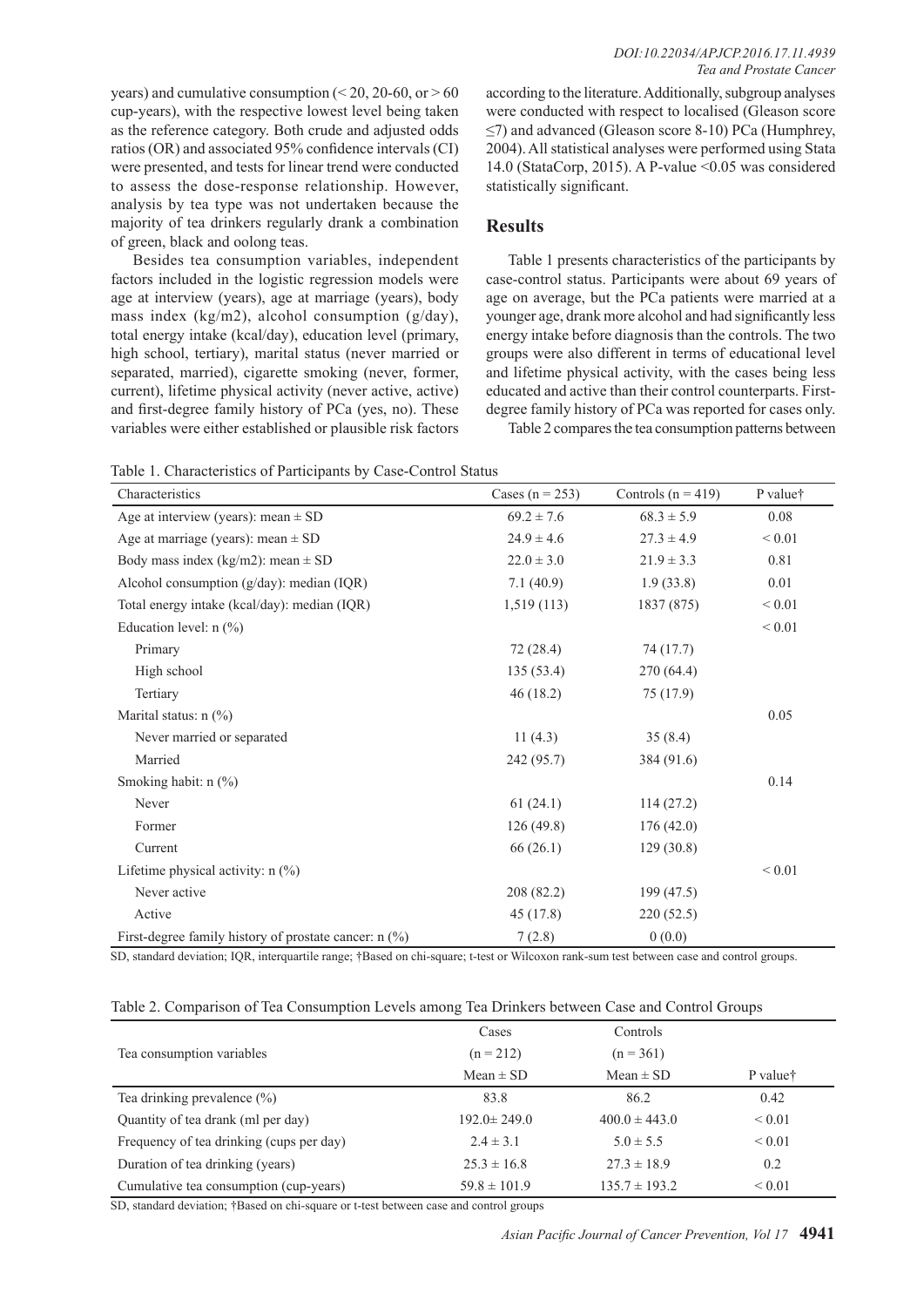

Figure 1. Crude and Adjusted Odds Ratios of Prostate Cancer by Metrics of Tea Consumption.

The diamonds indicate the point estimates and the bars represent the corresponding 95% confidence interval. Unfilled diamonds denote statistical significance relative to the lowest category of tea consumption. Variables adjusted for in the logistic regression analyses were age at interview (years), age at marriage (years), body mass index (kg/m<sup>2</sup>), alcohol consumption (g/day), total energy intake (kcal/day), education level (primary, high school, tertiary), marital status (never married or separated, married), smoking habit (never, former, current), lifetime physical activity (never active, active), and first-degree family history of prostate cancer (yes, no). †Based on the unconditional logistic regression model, treating exposures as continuous variables CI, confidence interval; OR, odds ratio; PCa, prostate cancer.

case and control groups. Although the prevalence of tea drinking was similar between the two groups, it appears that among the tea drinkers, the control participants drank twice more tea on average (both quantity and frequency), while their cumulative tea consumption (cup-years) was at least double that of the cases.

Figure 1 summarises the results of logistic regression analyses. It is evident that increasing the level of habitual tea consumption was significantly associated with a lower risk of PCa. Compared to men drinking < 100 ml/day, the adjusted OR (95% CI) for PCa among those drinking 100- 500 ml/day and > 500 ml/day were 0.52 (95% CI 0.35- 0.79) and 0.30 (95% CI 0.18-0.48), respectively. Similar reductions in PCa risk were also found for drinking 1-5 cups and more than 5 cups of tea daily. Furthermore, inverse dose-response relationships were observed for drinking duration and cumulative consumption, with significant risk reductions for long-term tea drinking over 30 years or beyond 60 cup-years. Such inverse associations persisted regardless of the grade of PCa, when comparing the highest versus the lowest level of tea consumption variables, with the exception of drinking duration (Supplemental Table).

## **Discussion**

The present case-control study was the first epidemiological investigation of habitual tea consumption in relation to the risk of PCa in Vietnam. Our finding of an inverse association between tea consumption level and PCa risk is consistent with previous observational studies in other countries (Jain et al., 1998; Jian et al., 2004; Kurahashi et al., 2008; Geybels et al., 2013; Fei et

al., 2014). Therefore, the present study provides further evidence to support the protective effect of habitual tea drinking against the development of PCa.

On the other hand, five meta-analyses (Zheng et al., 2011; Fei et al., 2014; Lin et al., 2014; Yu et al., 2014; Zhang et al., 2015) conducted so far remained inconclusive, with the inverse association between tea drinking and PCa risk being observed among case-control studies (Zheng et al., 2011; Fei et al., 2014; Lin et al., 2014) but not from cohort studies (Zheng et al., 2011; Fei et al., 2014; Lin et al., 2014; Yu et al., 2014; Zhang et al., 2015). The lack of association in the latter may be partly due to their reliance on baseline assessment of tea drinking, despite the tea consumption level and habit can change over the life course. Alternatively, tea drinking assessed prospectively can be non-differentially misclassified, leading to a dilution of statistical association. The discrepancy between our result and some previous case-control studies may be attributed to the differences in tea types, preparation methods and drinking habits between cultures. Green tea is the most popular type of tea drank by Vietnamese men. It contains a much higher level of catechins than black tea (Astill et al., 2001; Higdon and Frei, 2003), particularly Epigallocatechin-3-gallate (EGCG), which has been shown to inhibit tumor growth and encourage apoptosis of the PCa cells in mice (Lee et al., 2008). Another possibility is the different methods of manufacture, processing and strength of tea brewed, which can affect the composition of tea infusion (Astill et al., 2001). It is conceivable that Vietnamese men typically drink hot and strong green tea brewed directly from dried tea leaves without adding sugar or milk may increase the bioavailability and antioxidant activity of tea polyphenols.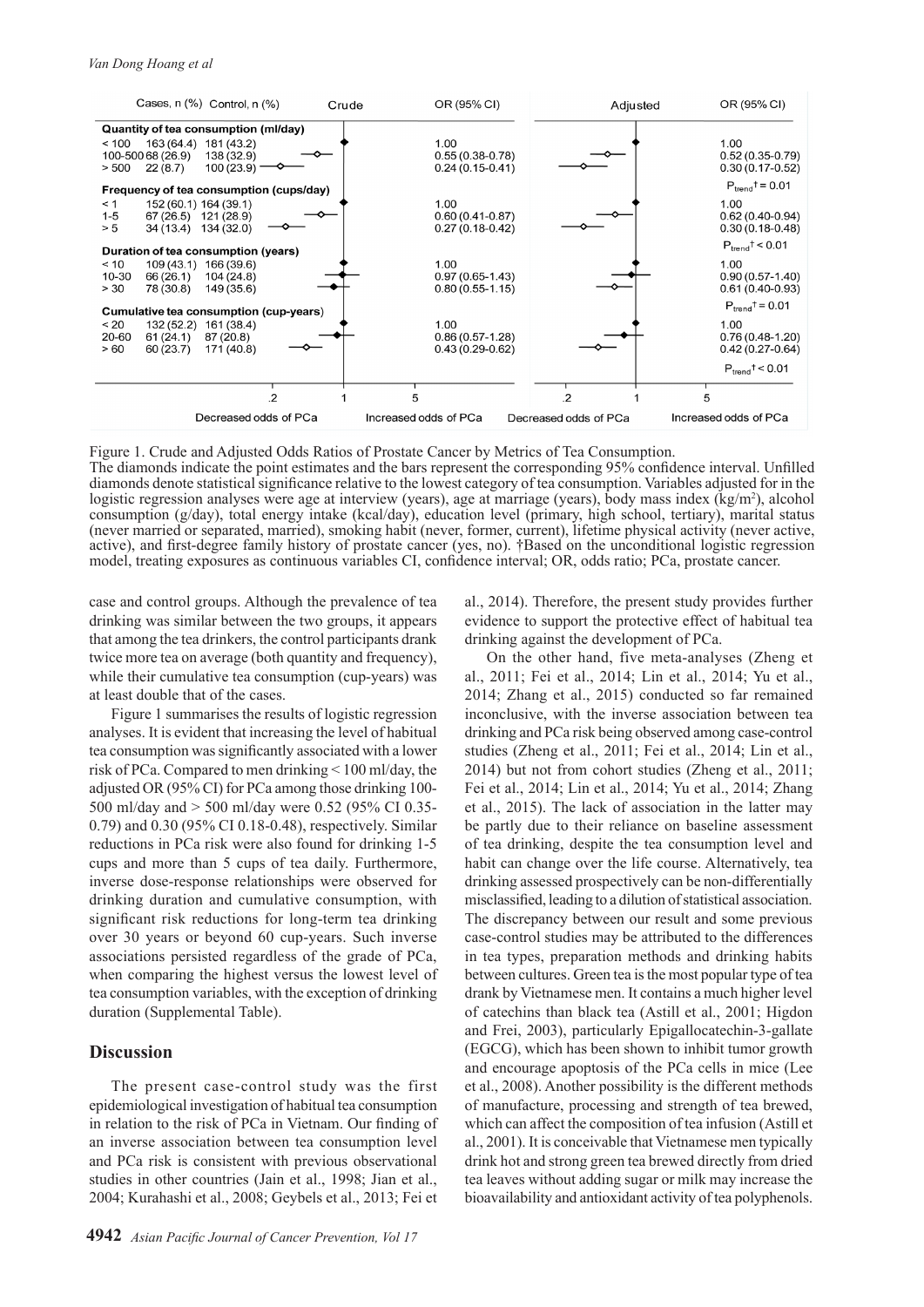PCa has a relatively long latency period (Etzioni et al., 1998), so that it may take years of tea drinking for effective disease prevention. In fact, we found significantly lower odds of PCa among individuals who drank tea regularly for over 30 years or exceeding 60 cup-years, when compared to others with less than 10 years or 20 cup-years of drinking history, respectively. But few studies have considered the effect of cumulative exposure to tea drinking (Jian et al., 2004). Our results suggest that, besides the intensity of tea drinking, a long duration of tea consumption may be associated with a lower risk of PCa in later life.

There are plausible biological mechanisms underlying the beneficial effect of habitual tea consumption. Increased oxidative stress, inflammation and androgens have been implicated in the development of prostate tumorigenesis (Taichman et al., 2007; Hyde et al., 2012). Tea, especially green tea, is a rich source of antioxidants (Liao et al., 2001), which have been found to inhibit the initiation and progression of PCa cells (Wang et al., 2012) as well as to decrease PSA levels (Kumar et al., 2015). EGCG, the predominant component of tea polyphenols, is also known to downregulate pro-inflammatory pathway, the insulin like growth factor axis and multiple kinases (Peairs et al., 2010). In vitro experiments suggested that EGCG can deprive androgen receptor activity (Siddiqui et al., 2011). In addition, EGCG has been demonstrated to suppress tumor promotion by blocking signal transduction and oncogene expression, inducing apoptosis and cell cycle arrest, and neutralising free radicals (Johnson et al., 2010; Lee et al., 2012).

Several limitations of the present study deserve attention. First, a cause-effect relationship between tea drinking and risk of PCa cannot be established due to the retrospective cross-sectional design. Second, there are inherent biases from this observational study. Selection bias could not be avoided as participants were voluntary and not randomly selected from the population. Information bias, however, was unlikely because all participants were unaware of the study hypothesis, while the beneficial role of tea drinking against PCa has not been documented in Vietnam. Recall bias may occur if cases recalled their history of tea drinking differently from the controls. To minimise the bias and to improve the accuracy of information obtained, we employed the same well-trained interviewers to conduct direct interviews of both case and control groups using an identical protocol under similar conditions. Information about the habit of tea drinking was also sought from the participant's next-of-kin. Moreover, a consistent inverse association with the PCa risk was evident for the various measures of tea consumption. Although all selected controls had a PSA level  $\leq$ 4 ng/ml, misclassification of their casecontrol status would still be possible. Indeed, the resulting association should have been weakened given the low incidence of PCa in Vietnam (International Agency for Research on Cancer/World Health Organization, 2012). Third, the effects of different tea types (green, black and oolong) could not be distinguished because of the mixed drinking habits of the tea drinkers. Finally, despite all participants were recruited from the same catchment area

within Ho Chi Minh City, our findings still cannot be generalisable to the entire Vietnamese population.

In conclusion, the present case-control study suggests that habitual tea consumption can lower the risk of PCa among Vietnamese men, with significant inverse doseresponse observed by increasing the quantity, frequency and duration of tea drinking. Our findings add further epidemiological evidence on the benefits of regular tea consumption, especially over the long term, for potential prevention and control of this emerging chronic disease in Vietnam. However, replications of the present study in other locations and large-scale clinical trials are required to confirm the findings.

#### *Authorship responsibility*

V.D.H., principal investigator, was responsible for conceptual design, study development and implementation, as well as drafting the manuscript. A.H.L., assisted with statistical analysis and revised the manuscript. N.M.P., was involved in the discussion of results and manuscript revision. DX contributed to the study design, methodology and ethical clearance of the project. C.W.B., was the project supervisor and provided advice on all aspects of the study. All authors have read and approved the final version of the manuscript for publication.

## **Acknowledgments**

The authors are indebted to the study participants who agreed to be interviewed. Thanks are also due to the medical and nursing staff of the participating hospitals for their assistance in patient recruitment. The research was financially supported by the researchers' institution. The first author gratefully acknowledges the PhD scholarship from Curtin University to conduct this study.

## **References**

- Astill C, Birch MR, Dacombe C, et al (2001). Factors affecting the caffeine and polyphenol contents of black and green tea infusions. *J Agric Food Chem*, **49**, 5340-7.
- Butt MS, Ahmad RS, Sultan MT, et al (2015). Green tea and anticancer perspectives: updates from last decade. *Crit Rev Food Sci Nutr*, **55**, 792-805.
- Etzioni R, Cha R, Feuer EJ, et al (1998). Asymptomatic incidence and duration of prostate cancer. *Am J Epidemiol*, **148**, 775-85.
- Fei X, Shen Y, Li X, et al (2014). The association of tea consumption and the risk and progression of prostate cancer: a meta-analysis. *Int J Clin Exp Med*, **7**, 3881-91.
- Ferlay J, Soerjomataram I, Dikshit R, et al (2015). Cancer incidence and mortality worldwide: sources, methods and major patterns in GLOBOCAN 2012. *Int J Cancer*, **136**, 359-86.
- Gathirua-Mwangi WG, Zhang J (2014). Dietary factors and risk for advanced prostate cancer. *Eur J Cancer Prev*, **23**, 96-109.
- Geybels MS, Neuhouser ML, Stanford JL (2013). Associations of tea and coffee consumption with prostate cancer risk. *Cancer Causes Control*, **24**, 941-8.
- Higdon JV, Frei B (2003). Tea catechins and polyphenols: health effects, metabolism, and antioxidant functions. *Crit Rev Food Sci Nutr*, **43**, 89-143.
- Humphrey PA (2004). Gleason grading and prognostic factors in

*Asian Pacific Journal of Cancer Prevention, Vol 17* **4943**